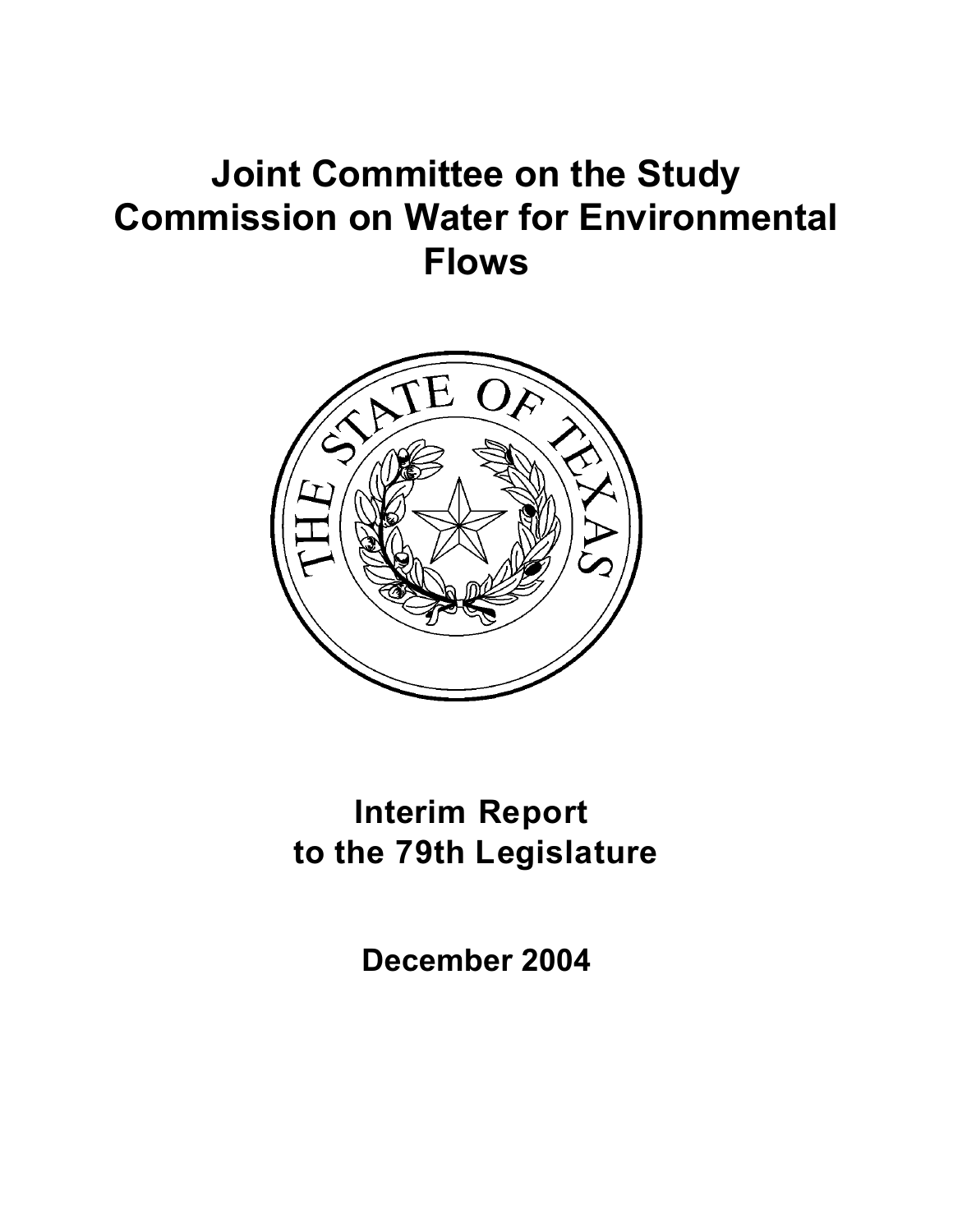### **Study Commission on Water for Environmental Flows**

The Honorable Kenneth Armbrister **Co-Presiding Officer** 

The Honorable Robert R. Puente **Co-Presiding Officer** 

Members:

The Honorable Todd Staples

The Honorable Jeff Wentworth

The Honorable William A. Callegari

The Honorable Charlie L. Geren

Joseph J. Beal, P.E.

Jerry L. Clark

Joseph B.C. Fitzsimons

David Herndon

E. G. Rod Pittman

**Andrew Sansom** 

**Kathleen Hartnett White** 

W.E. "Bill" West Jr.

**Ben F. Vaughan IV** 

#### December 21, 2004

The Honorable David Dewhurst, Lieutenant Governor of Texas The Honorable Tom Craddick, Speaker of the Texas House **Members of the Texas Legislature Texas State Capitol** Austin, Texas 78701

Dear Governor Dewhurst, Speaker Craddick and Members:

The Study Commission on Water for Environmental Flows of the Seventy-Eighth Legislature hereby submits its interim report, including findings and recommendations, for consideration by the Seventy-Ninth Legislature.

Respectfully submitted,

**Senator Ken Armbrister** 

Senator

Wentworth

J. Beal

 $\delta$ seph B $\mathcal{\mathcal{L}}$ Fitzsimons

E.G. Rod Pittman

W.E. "Bill" West

**Representative Robert Puente** 

Represer

**Representative Charlie Geren** 

Jerry Lynn Clark

David Herndon

1 Cvew Ban

**Andrew Sansom** 

athleen Hartnett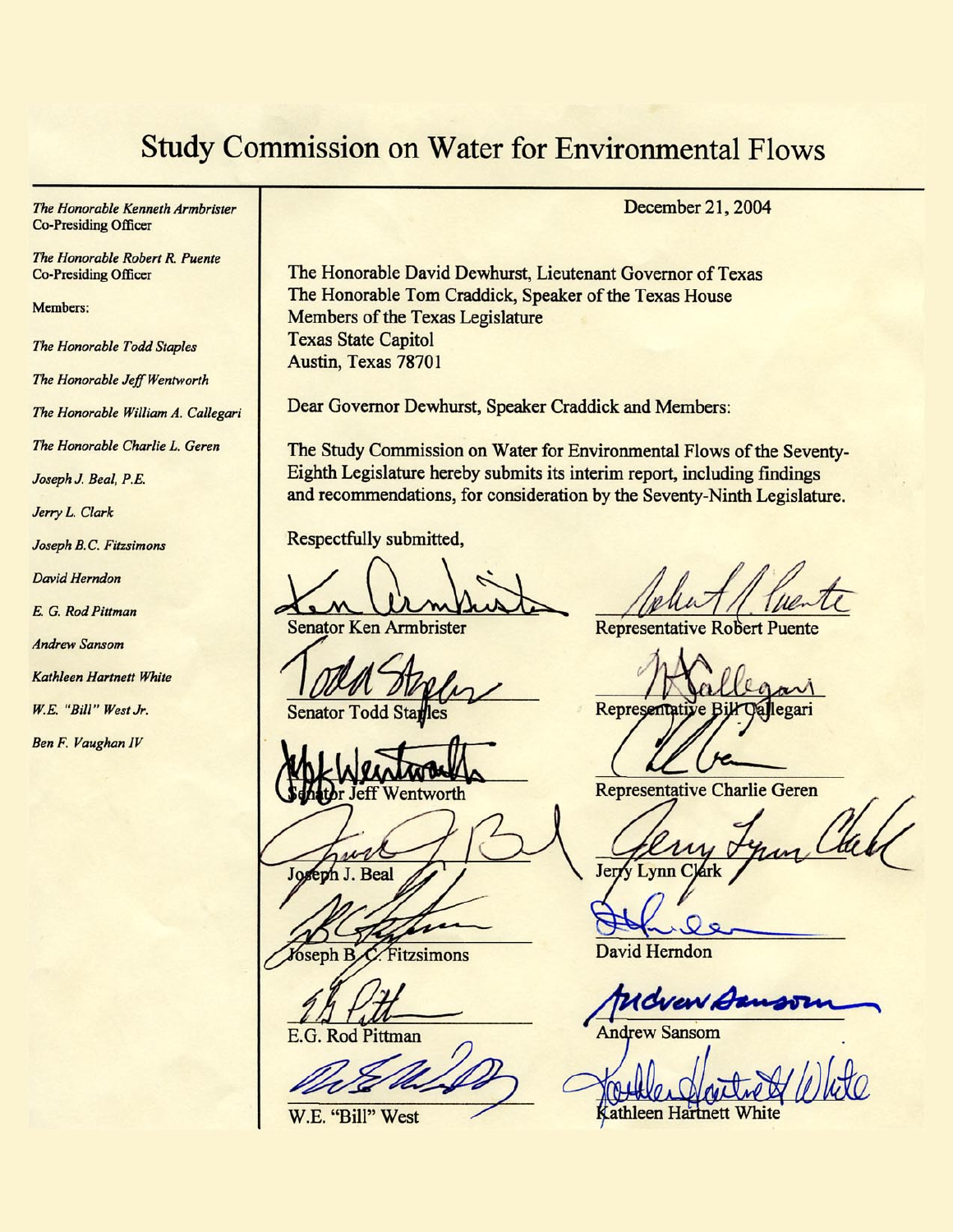### TABLE OF CONTENTS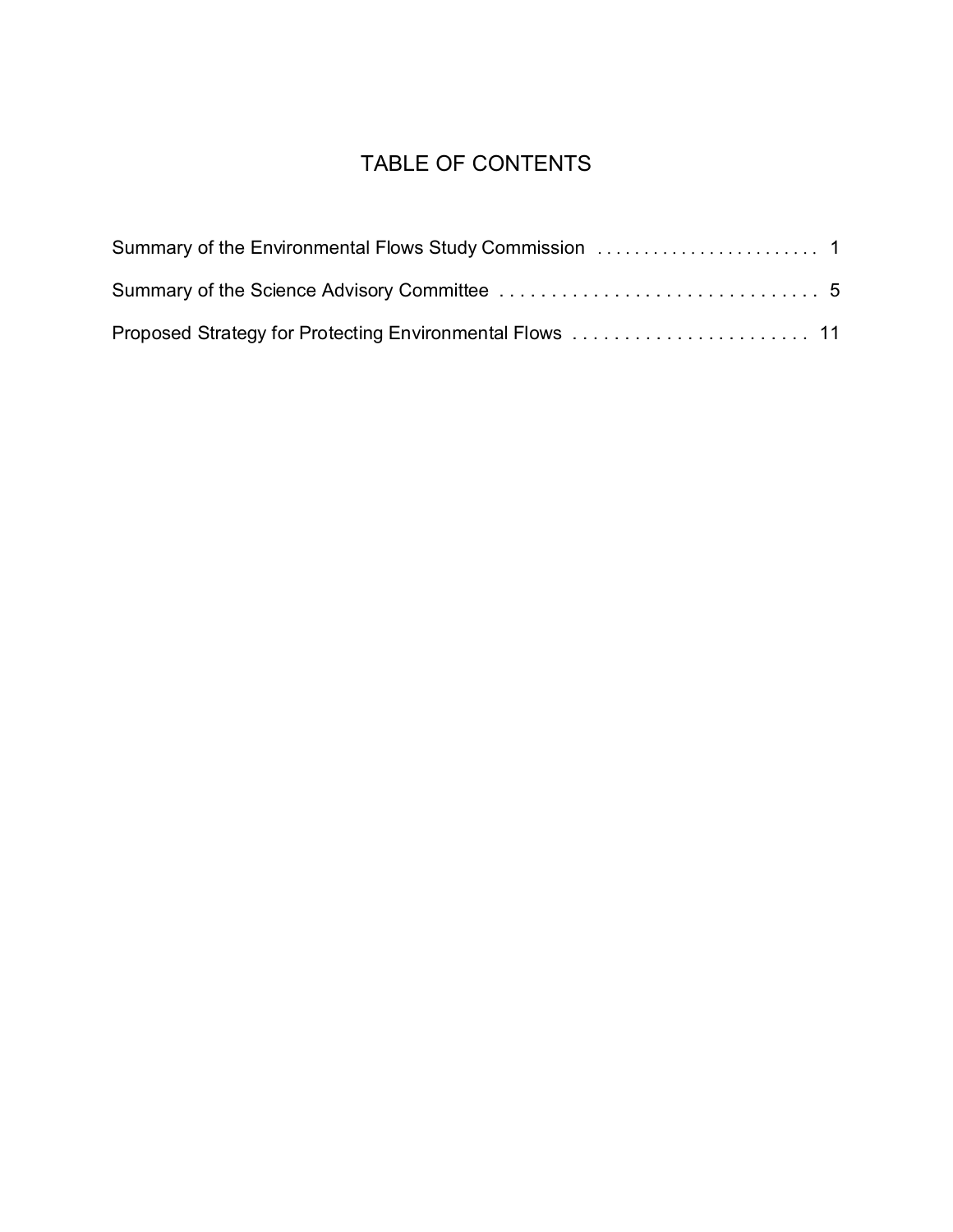Summary of the Environmental Flows Commission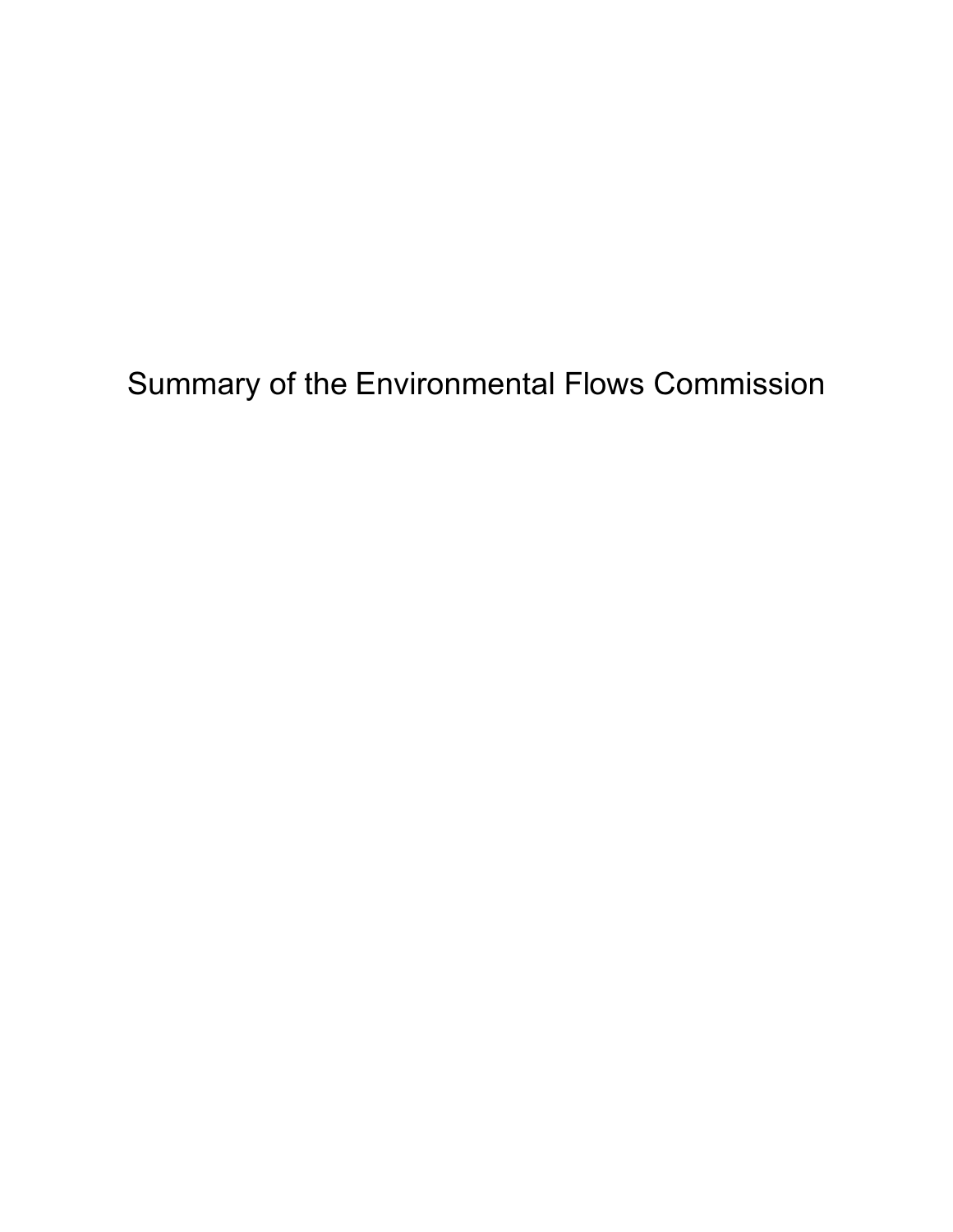#### **STUDY COMMISSION ON WATER FOR ENVIRONMENTAL FLOWS**

#### **Summary of Hearings**

During the 78<sup>th</sup> regular session of the Texas Legislature, Senate Bill 1639 was enacted relating to regulating the waters of the state, including the spacing and production of groundwater and the control of instream flows. The bill, in part, created the Study Commission on Water for Environmental Flows (Study Commission) and charged them with: 1. Conducting public hearings and evaluating public policy implications regarding the balance of demands on the State's water resources; 2. Assessing the granting of permits for environmental flows; 3. Assessing options available for the protection/preservation/provision of environmental flows; and 4. Assessing allocation options to meet identified environmental water needs. The legislation also called for the Study Commission to appoint an science advisory committee that would serve as impartial advisors and reviewers for the Study Commission.

On February 18, 2004, the Study Commission held its first public meeting in San Antonio, Texas, and invited testimony from resource agencies and interested stakeholders. In addition to hearing testimony, the Study Commission appointed a nine-member science advisory committee and charged the committee with reviewing the current hydrological conditions in the state, and assessing available methodologies for identifying environmental flow needs.

On November 3, 2004, the Study Commission held a meeting in the Capitol Extension, Austin, Texas, to receive a report from the Science Advisory Committee (SAC), and to receive public testimony regarding environmental flows. Dr. Robert J. Brandes, Chairman of the SAC, provided an overview of the committee's final report, and responded to questions from members of the Study Commission. Public testimony focused on the need for action by the legislature and state resource agencies to address the issue of protecting and providing for environmental flows. Witnesses suggested immediate action should be taken since there were several major water right permit applications pending and there was a need to ensure environmental flow considerations were a part of the assessment process.

Senate Bill 1639 also included a provision stating that the Study Commission would "…issue a report summarizing: (1) any hearings conducted by the study commission; (2) any studies conducted by the study commission; (3) any legislation proposed by the study commission; and (4) any other findings and recommendations of the study commission."

The Study Commission is abolished and the section of the Texas Water Code establishing the Study Commission expires September 1, 2005.

Attached are brief summaries of the two Study Commission meetings.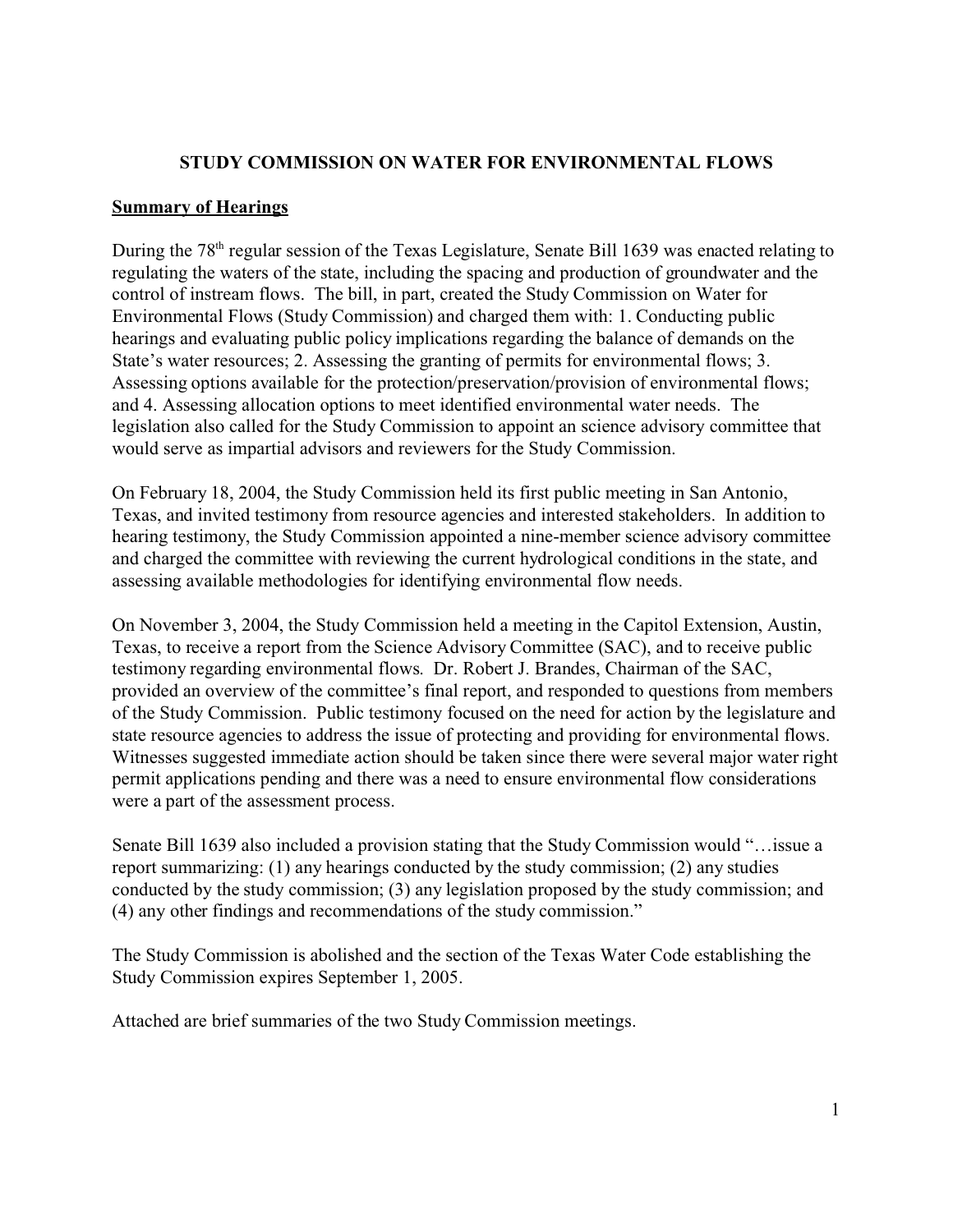#### **HEARING SUMMARY**

**Commission:** Study Commission on Water for Environmental Flows

**Date of Hearing:** February 18, 2004

Members Present: Co-Presiding Officers Kenneth Armbrister and Robert Puente, Senators Todd Staples and Jeff Wentworth, Representatives Bill Callegari and Charlie Geren, Texas Commission on Environmental Quality (TCEQ) Chairman Kathleen White, Texas Water Development Board (TWDB) Chairman E.G. Rod Pittman, Texas Parks and Wildlife Department (TPWD) Chairman Joseph Fitzsimons, Jerry Clark, David Herndon, Andrew Sansom, Bill West and Ben Vaughan IV were in attendance. Though not members of the Study Commission, Senators Leticia Van de Putte, Robert Duncan, Bob Deuell and Jon Lindsay were in attendance.

#### Testimony:

Margaret Hoffman, Executive Director, Texas Commission on Environmental Quality, provided an overview of the TCEQ's water permitting efforts in Texas, including consideration of environmental flow conditions.

Justice Gregory J. Hobbs, Colorado Supreme Court, provided testimony on water permitting in the western states. He discussed the donation, transfer and purchase of an amount of water beneficially used to transfer downstream, and provided the Study Commission written materials on Colorado law.

Lauren Alexander, Study Director, National Academy of Sciences (NAS), provided testimony on NAS review of the Texas Instream Flow Studies Program.

Greg Rothe, General Manager, San Antonio River Authority, provided testimony on the Texas Water Conservation Association (TWCA) proposal for protection of environmental flows.

Ken Kramer, Director, Lone Star Chapter of the Sierra Club, provided testimony regarding Sierra Club's concerns with the TWCA proposal. In addition, Myron Hess, Attorney, National Wildlife Federation, provided testimony and offered an alternative proposal.

Finally, the Study Commission appointed the Science Advisory Committee. The Members are George H. Ward, Jr., Robert J. Brandes, Paul A. Montagna, Dwight K. Shellman, Jr., Larry M. Hauck, Mitchell L. Mathis, Jeff Taylor, B.L. Harris and Clay J. Landry.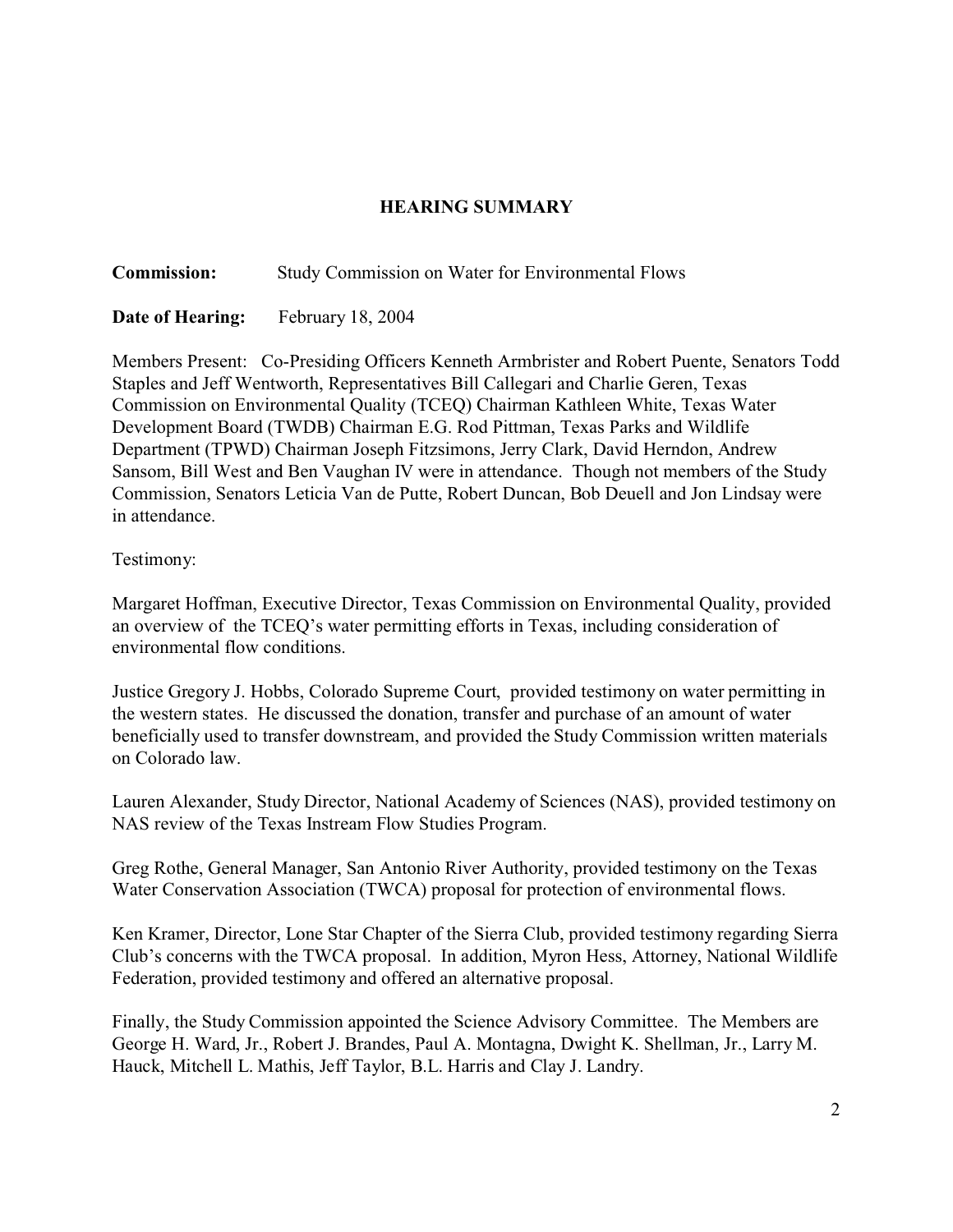#### **HEARING SUMMARY**

**Commission:** Study Commission on Water for Environmental Flows

**Date of Hearing:** November 3, 2004

Members Present: Co-Presiding Officers Kenneth Armbrister and Robert Puente, Senator Todd Staples, Representatives Bill Callegari and Charlie Geren, TCEQ Chairman Kathleen White, TWDB Chairman E.G. Rod Pittman, TPWD Chairman Joseph Fitzsimons, Joe Beal, Jerry Clark, David Herndon, Andrew Sansom, Bill West and Ben Vaughan IV were in attendance.

Testimony:

Dr. Robert J. Brandes, Chairman, Science Advisory Committee (SAC) provided the Commission with the SAC's report. Dr. Brandes addressed the charges given the SAC by the study commission, noting that, in general, environmental flow issues required further in-depth study and review.

The following persons provided public testimony on the SAC report, all urging the need for action by the legislature to protect environmental flows:

Myron Hess, National Wildlife Federation Diane Wassenich, San Marcos River Foundation Glenda Calloway, Galveston Bay Foundation

Mr. Dudley Light also testified on other environmental issues.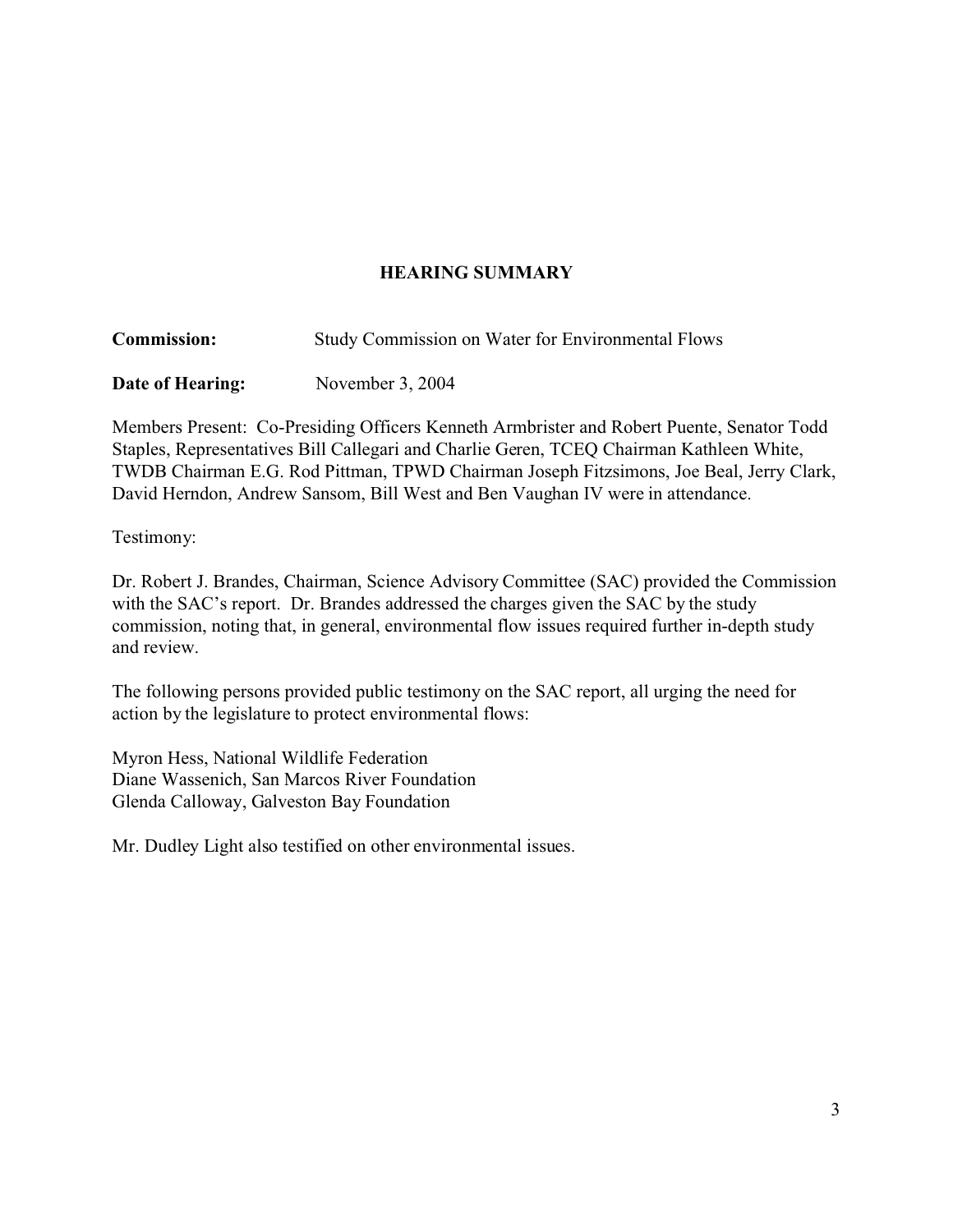## Summary of the Science Advisory Committee to the Study Commission on Water for Environmental Flows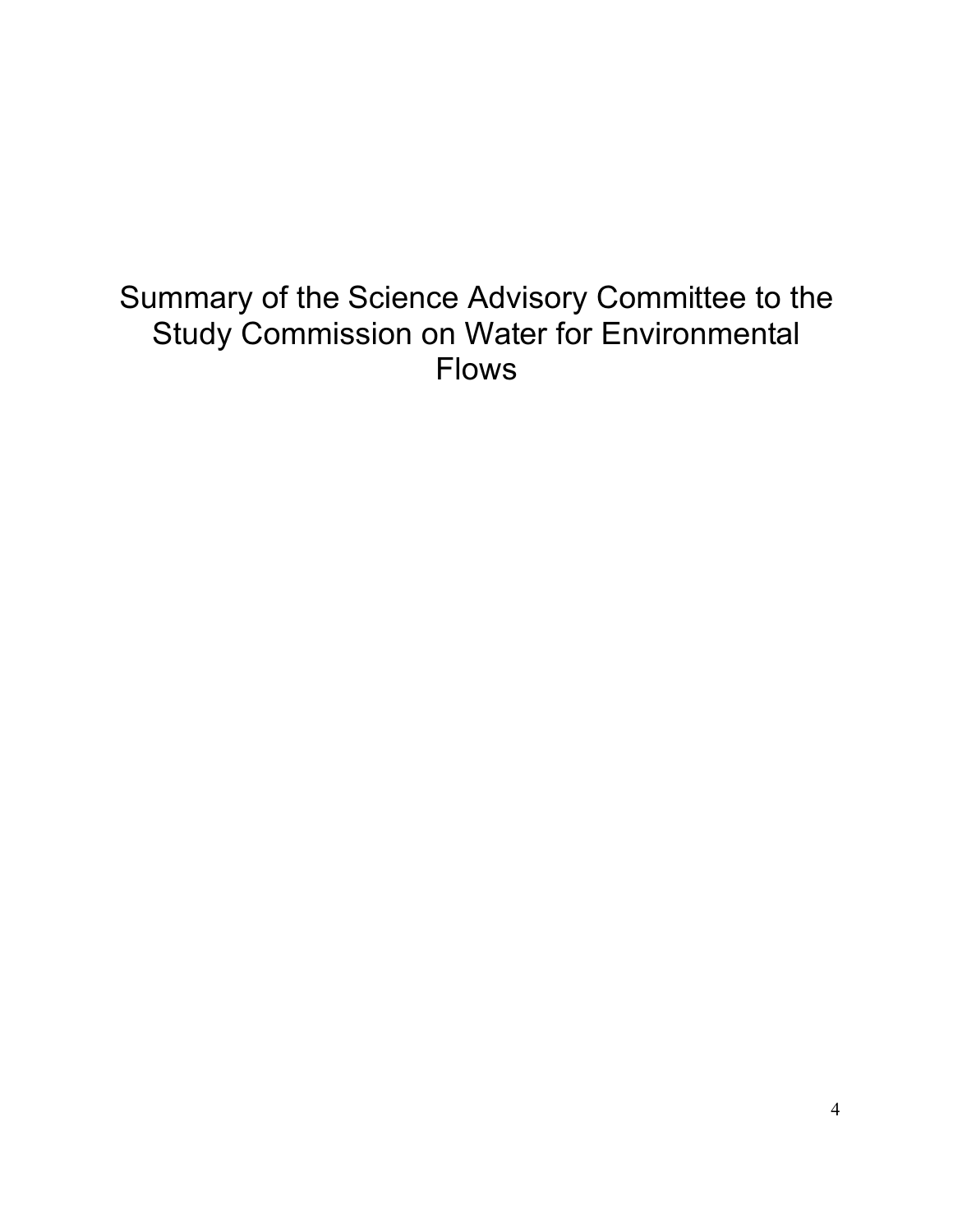#### **Science Advisory Committee to the Study Commission on Water For Environmental Flows**

#### **Summary of Hearings and Report**

In 2003, the Texas Legislature enacted Senate Bill 1639, which, in part, created the Study Commission on Water For Environmental Flows (Study Commission). The Study Commission was charged to "…conduct public hearings and study public policy implications for balancing the demands on the water resources of the state resulting from a growing population with the requirements of the riverine, bay, and estuary systems including granting permits for instream flows dedicated to environmental needs or bay and estuary inflows, use of the Texas Water Trust, and any other issues that the study commission determines have importance and relevance to the protection of environmental flows."

Senate Bill 1639 also provided that the Study Commission could appoint a scientific advisory committee that would "…serve as impartial scientific advisors and reviewers…" and would "…have a membership of no fewer than five and no more than nine total members chosen by the study commission to represent a variety of areas of relevant technical expertise…"

At the initial meeting of the Study Commission held February 18, 2004, in San Antonio, Texas, members considered and approved nine appointments to the Science Advisory Committee (SAC): George H. Ward, Jr., Robert J. Brandes, Paul A. Montagna, Dwight K. Shellman Jr., Larry M. Hauck, Mitchell L. Mathis, Jeff Taylor, B.L. Harris and Clay J. Landry. Subsequent to the meeting, the Study Commission provided the following charges to the committee:

- 1. Provide a description of the current hydrologic conditions, streamflow patterns across the State in major river basins, and freshwater inflow patterns for major bay and estuary systems along the coast, relative to historical and existing environmental flows.
- 2. Evaluate the analytical tools and/or procedures that are used or available to assess the requirements for preservation, maintenance, or enhancement of aquatic resources and riparian habitat.
- 3. Identify ecological parameters or ecosystem characteristics to be considered in determining environmental flow needs for the State's surface water resources and identification of implementation options.
- 4. Provide any other technical information the Science Advisory Committee feels would be beneficial to the Study Commission on Water For Environmental Flows.

During initial deliberations, SAC members agreed to develop a work plan, which incorporated all elements contained in the charges provided by the Study Commission. Those elements included the following: surface water management in Texas; current state agency roles; general hydrologic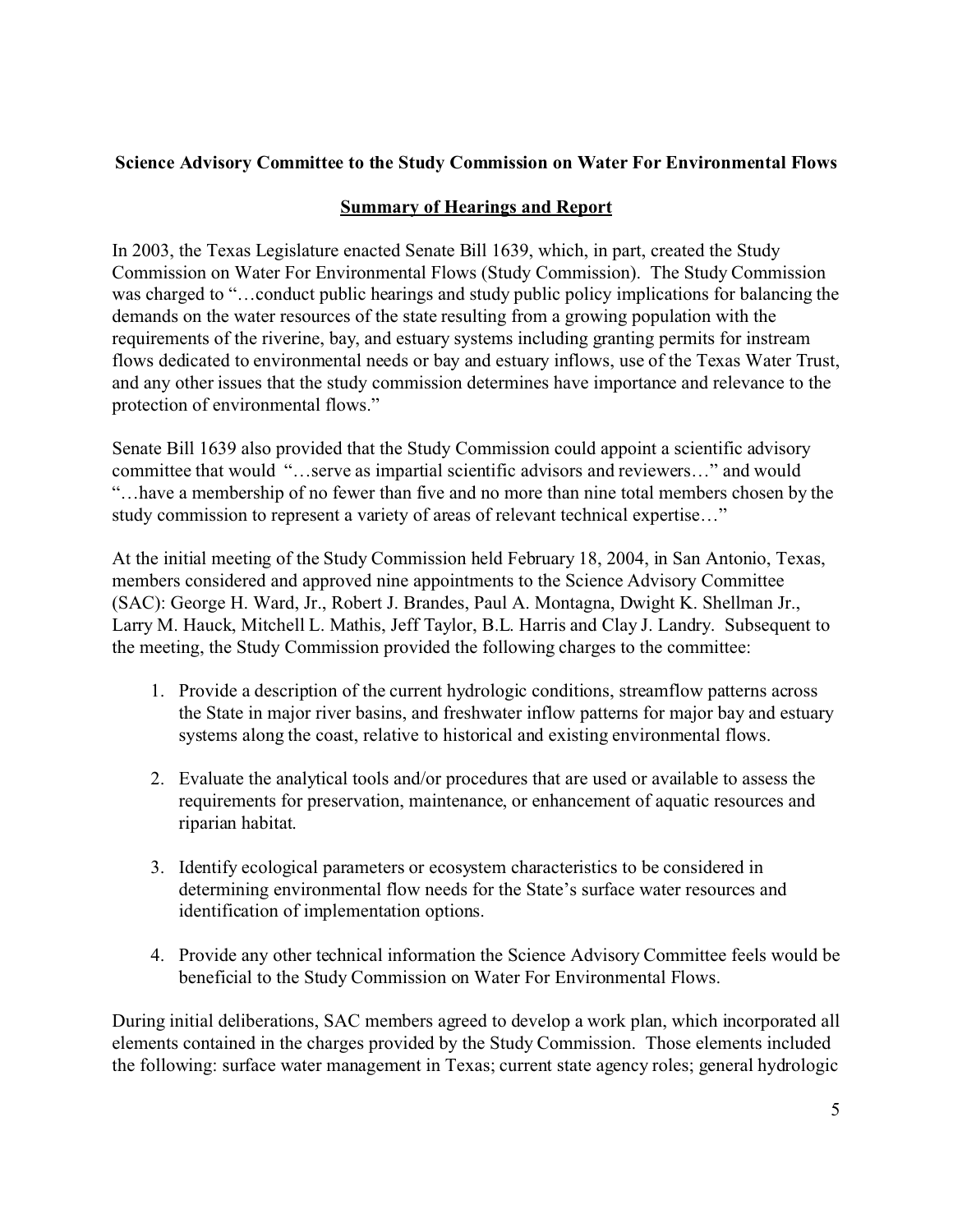conditions; general aquatic ecosystem conditions; environmental flow tools and procedures; instream flow methodologies; bay and estuary methodologies; environmental flow criteria; and environmental flow implementation strategies. The work of the SAC and any findings, were to be included in a summary report to the Study Commission.

The SAC has conducted three public meetings and held eight conference calls since April 29, 2004. Their work has focused on compiling and assimilating all available information deemed relevant to assessing environmental flow needs in the State, and reviewing the efforts of other states and countries to address similar issues. The summary report presents a characterization of the physical, hydrological, and biological resources of the State, provides an assessment of environmental flow assessment "tools" currently used by the State, describes other available tools, discusses management options and implementation strategies for environmental flows, and provides a summary of findings based on the charges by the Study Commission.

On November 3, 2004, the SAC provided a summary of its report at a meeting of the Study Commission and responded to questions from individual members. It is the consensus of the SAC that Texas has made great strides in data collection and studies assessing the State's aquatic systems, however, additional work needs to be done to understand the health of these systems and the specific flow values necessary to maintain that health. Attached is the Executive Summary of the SAC's Final Report, which provides a brief overview of the committee's findings.

#### **EXECUTIVE SUMMARY**

The question is not whether environmental flows are important and should be protected, but rather, how, when, and where, and in what quantities should flows be reserved for environmental purposes in the state's rivers and streams and its bays and estuaries. The State of Texas has investigated environmental flow issues for several decades. Scientific methods, protocols, and understanding regarding environmental flows have significantly progressed through the course of the previous 40 years and continue to evolve and improve. Due to the complexities of environmental flow issues and continuing advances in scientific understanding, additional work is needed. While the State of Texas has pioneered tools to address freshwater inflow needs for bays and estuaries, there are limitations to these tools in light of both scientific and public policy evolution. To fully address bay and estuary environmental flow issues, the foundation of work accomplished by the state should be improved. While the Texas Instream Flow Studies program appears to encompass a comprehensive and scientific approach for establishing environmental flow needs for rivers and streams across the state, more extensive review and examination of the details of the program, which may not be fully developed until the program is underway, are needed to ensure an effective tool for evaluating riverine environmental flow conditions.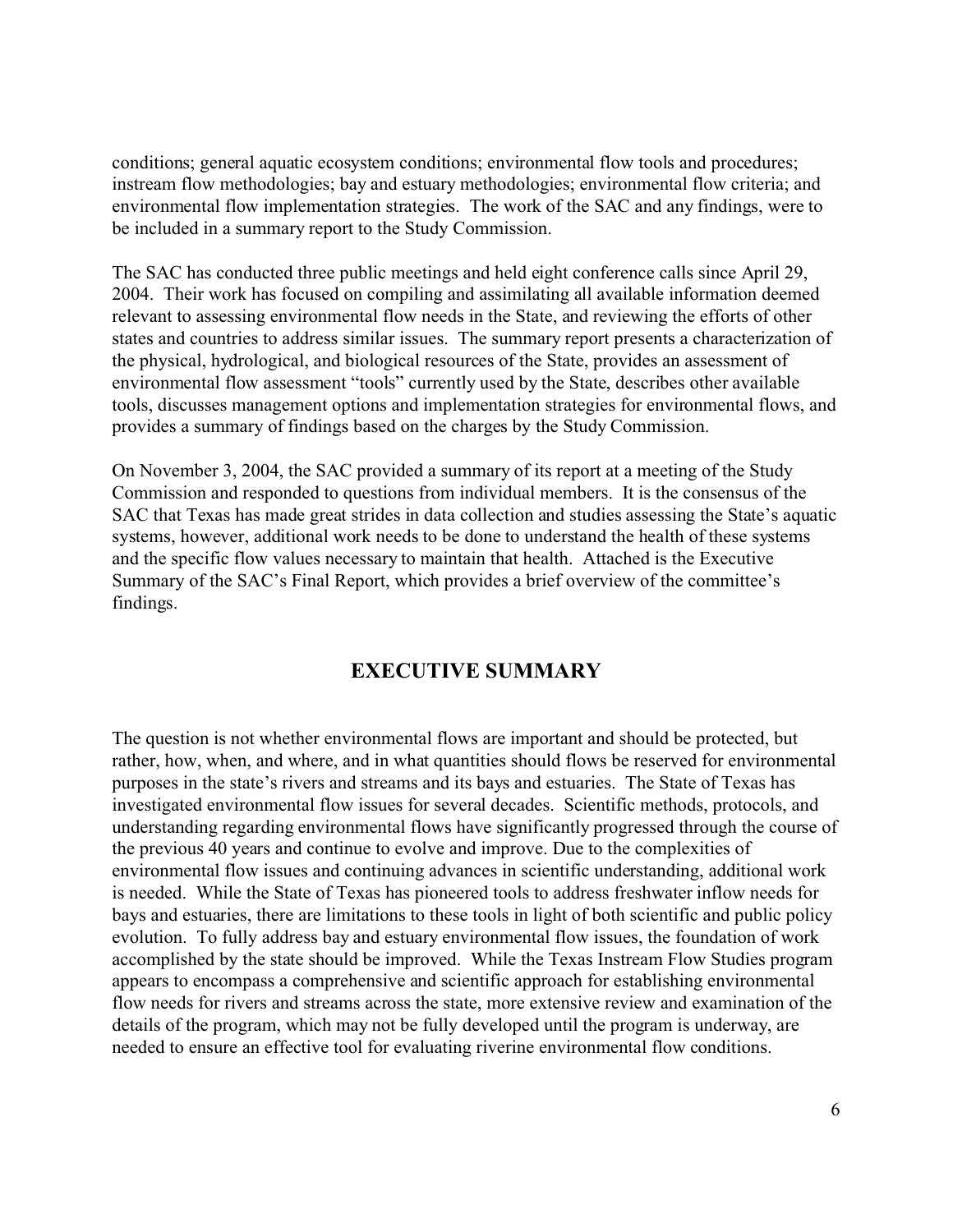Legislative directive within Texas on environmental flows has also changed over recent decades. This change in directive reflects the evolving state of understanding of the environmental flow problem. In 1985, the Legislature directed the state water agencies to determine sufficient beneficial freshwater inflows "… for the maintenance of productivity of economically important and ecologically characteristic sport or commercial fish and shellfish species and estuarine life upon which such fish and shellfish are dependent." This is essentially a macro-level approach to the question of sufficient freshwater inflows. The apparent interpretation of this language by the state resource agencies was that it meant to determine inflows that could support key (i.e., a subset of) sport and commercial fish and shellfish species.

By year 2001, within Senate Bill 2, the Legislature directed the state water agencies to "... conduct studies and analyses to determine appropriate methodologies for determining flow conditions in the state's rivers and streams necessary to support a sound ecological environment." Addressing a sound ecological environment requires study of the total (complete) aquatic ecosystem and, from a scientific perspective, emphasizes preservation of habitat for desired species as opposed to the state's earlier focus on species abundance. Senate Bill 1639 in the 78<sup>th</sup> Legislative Session continued the Senate Bill 2 theme, identifying "biological soundness" as a goal for the state's waters. Biological soundness should be distinguished from soundness of the hydrologic, geomorphologic, or any of the other natural sciences as it relates to streamflows.

Today, the State of Texas is at a crossroads, where the science of evaluating and determining environmental flows is being comprehensively assessed as a contribution to the state's effort to develop effective environmental flow policy. Based on review of this subject by the Science Advisory Committee, the following observations are offered.

- 1. *A "one-size-fits-all" answer is not correct within Texas.* The current climatologic, hydrologic, and aquatic environments vary drastically across the state, meaning some parts are more fragile or more susceptible to harm with small changes in environmental flows. This fact must be acknowledged and considered with respect to scientific study, water management strategy implementation, and regulatory permitting. In the future as in the past, basin and subbasin scientific studies must be devised and then implemented. It is important that in the future the development of environmental flows pursuant to permitting must recognize the essential qualities of specific locations.
- 2. *Future scientific studies need to focus in more detail on the specific relationship between sound ecological environment and streamflows.* Scientific analysis objectives within the state should be directed toward defining what constitutes a sound ecological environment and the interconnections between streamflows and the biology and hydrography of riverine and estuarine systems. From such scientifically established relations are determined the environmental flows necessary to maintain a sound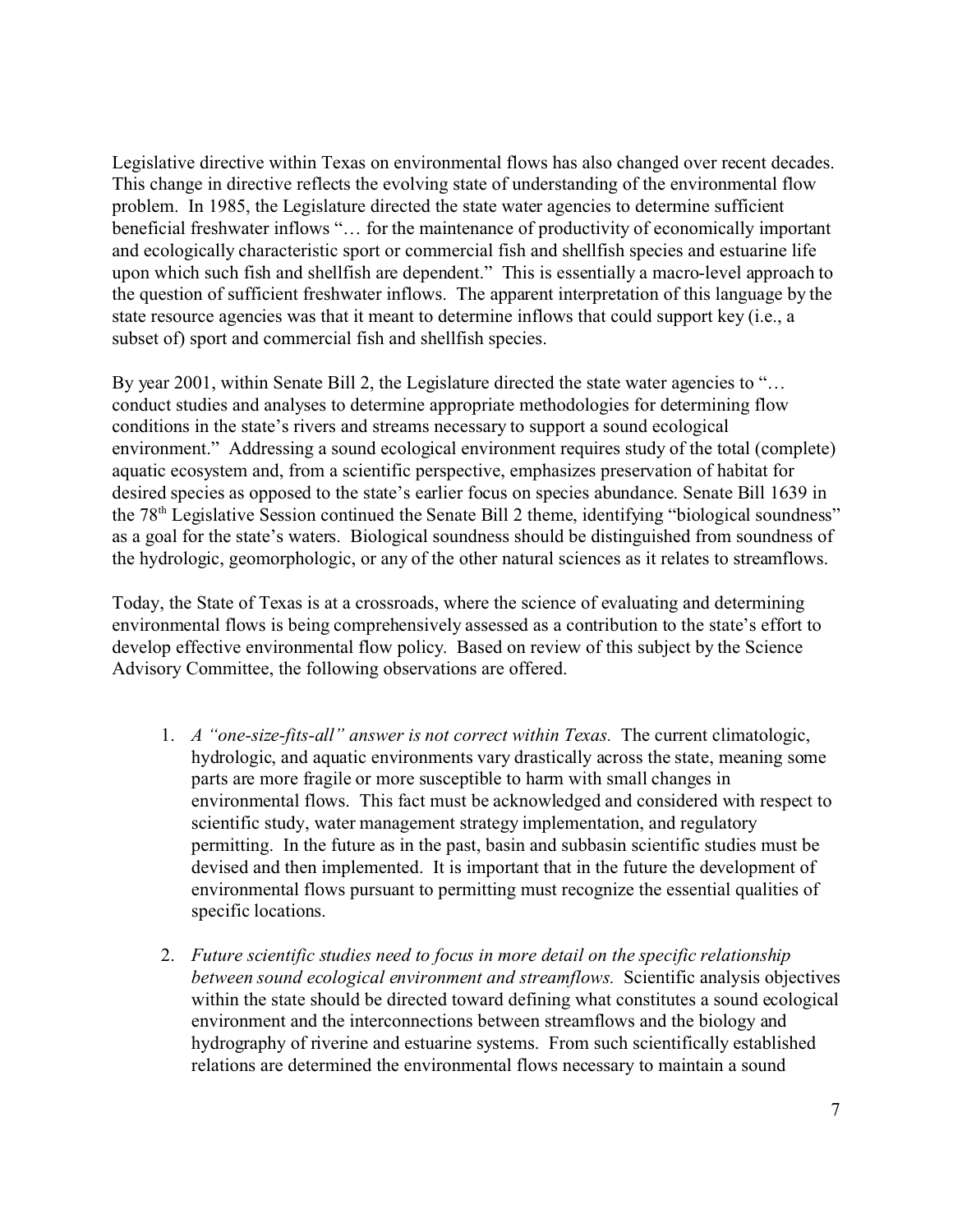ecological environment.

- 3. *Completion of the Texas Instream Flow Studies program and improvement of the bays and estuaries freshwater inflow studies are essential.* Each of these efforts is critical for the state to achieve its goals relative to environmental flows.
- 4. *Participation by stakeholders and water interests in the environmental flow program and rigorous scientific review are of paramount importance to achieving acceptable environmental flows.* Only through a transparent process can appropriate scientific methods be employed and scientific results be formulated.
- 5. *For evaluating environmental flows for rivers and streams, statistical desk-top methods and associated technical analyses must be enhanced to facilitate regulatory permitting actions until such time as the Texas Instream Flow Studies program is completed.* The current Lyons and CPC methods appear to have limitations as currently applied. A body of professionals should be charged with review of currently available assessment tools and the development of alternative methodologies for evaluating riverine systems. These enhanced methodologies may also be necessary in the long term as the Texas Instream Flow Studies program may be too resource intensive for every situation.
- 6. *The TWDB's State Methodology and the TPWD's "verification" process used to develop freshwater inflow recommendations for the state's bays and estuaries exhibit scientific shortcomings that must be addressed.* The measure of abundance used is commercial harvest (except for the recent Sabine Lake recommendations), which has a poor relation to ecological soundness; the various statistical methods employed are questionable, including regression forms and definition of independent variables; the resulting "optimum" inflow regime is mainly determined by constraints, which are arbitrarily specified; and the optimum solution bears no relation to actual harvests, nor do the optimum patterns of inflow occur in the natural hydrology. The TPWD's verification process is actually a comparative analysis between the *minQ* and *maxH* solutions, and favors the optimal solution with the greater inflow to the bay.One of the most important questions relating to management of inflows to the Texas bays is unanswered by the State Methodology and the TPWD verification analysis, namely under drought conditions what inflows must a bay receive to maintain its ecosystem over the long term.
- 7. *Adaptive management and precautionary principle methods must be incorporated into the scientific study, management strategy implementation, and regulatory permitting phases of future environmental flow activities.* History proves that the present science of environmental flows is complex, inexact, and subject to varying levels of uncertainty. These shortcomings identify a need for an overall environmental flow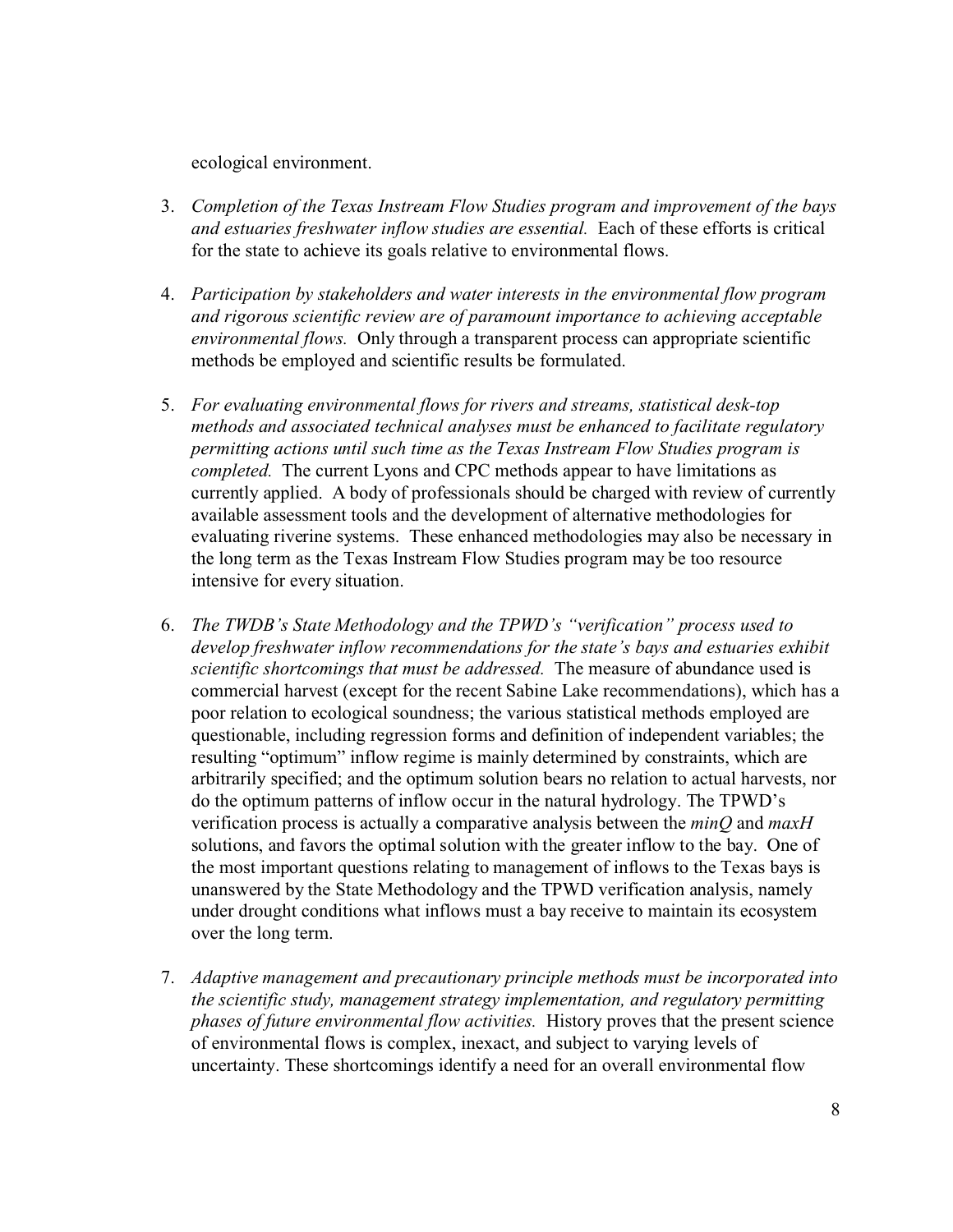strategy that facilitates change as future information becomes available. Any future adaptive management approach must consider the need for assuring dependable water supplies for human use and must provide reasonable and scientifically-determined boundaries that limit supply risk while also recognizing scientific uncertainty and erring on the side of caution if the risks of environmental damage are high.

8. *There are both regulatory strategies and market-based strategies that can be used to provide for environmental flows.* The state currently has mechanisms for both, but it is not evident that these approaches, as currently structured, are adequate to comprehensively ensure target environmental flows. Further evaluation of existing and alternative regulatory and market-based approaches should be explored to provide for a more comprehensive and effective environmental flow program that addresses both riverine and estuarine needs for the state.

The need for defensible science and acceptable answers relative to the state's environmental flow programs is of paramount importance. While progress has been made, there is work to be done. The Texas Instream Flow Studies program provides the framework for developing scientificallybased basin- and subbasin-specific estimates of environmental flows for rivers and streams across the state, and it needs to proceed following the National Academy of Sciences (NAS) review. Likewise, the data and methodologies being employed for establishing freshwater inflow requirements for the state's bays and estuaries and the results generated need to be thoroughly examined and modified as necessary to provide more scientifically-based answers that are responsive to actual needs of the coastal systems. Less consideration should be given to determining "optimal" levels of freshwater inflow to the bays and estuaries, and more emphasis should be placed on addressing the extreme hydrological events that periodically cause major stresses on the ecological integrity of these systems, notably low-flow and drought conditions.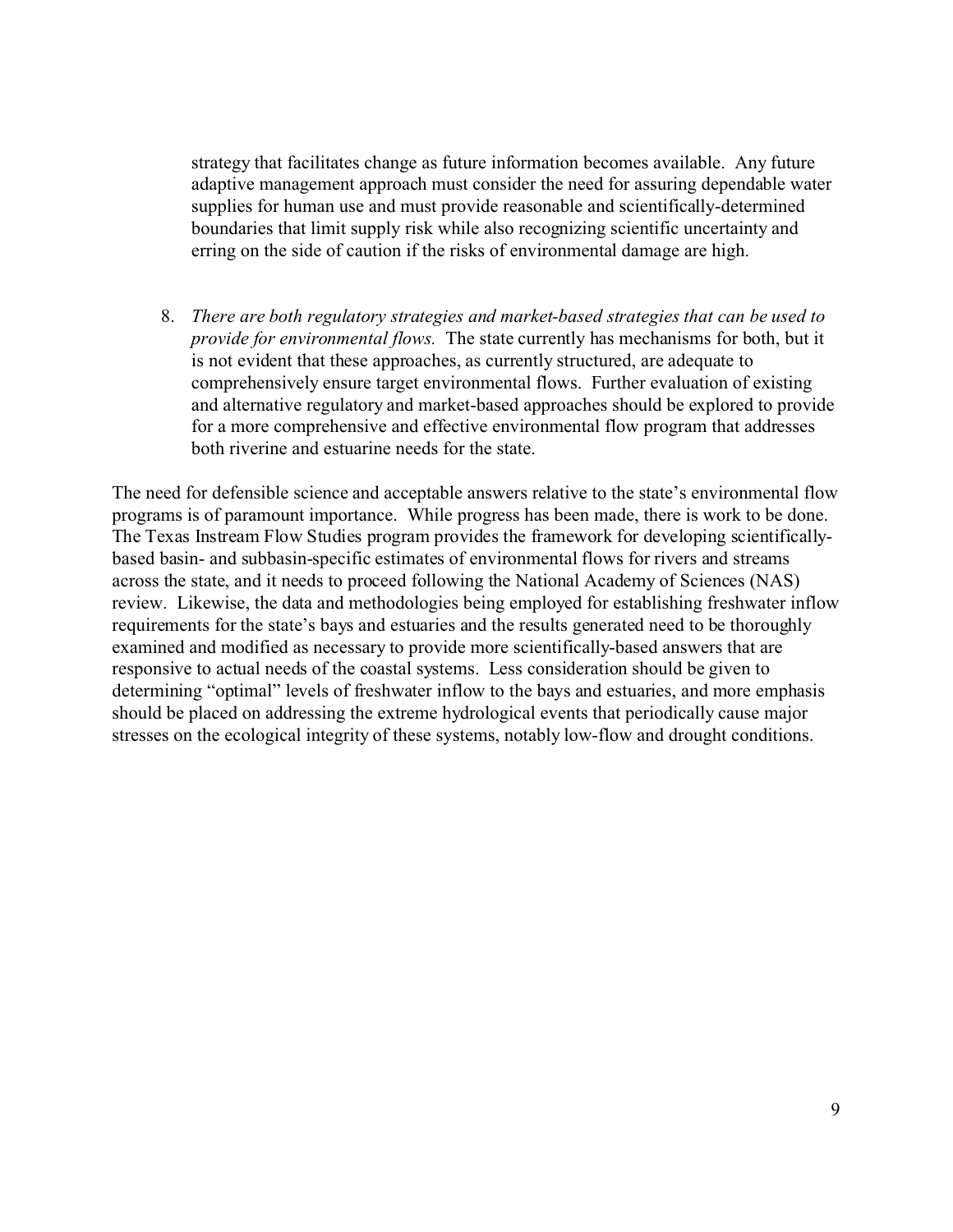## Proposed Strategy for Protecting Environmental Flows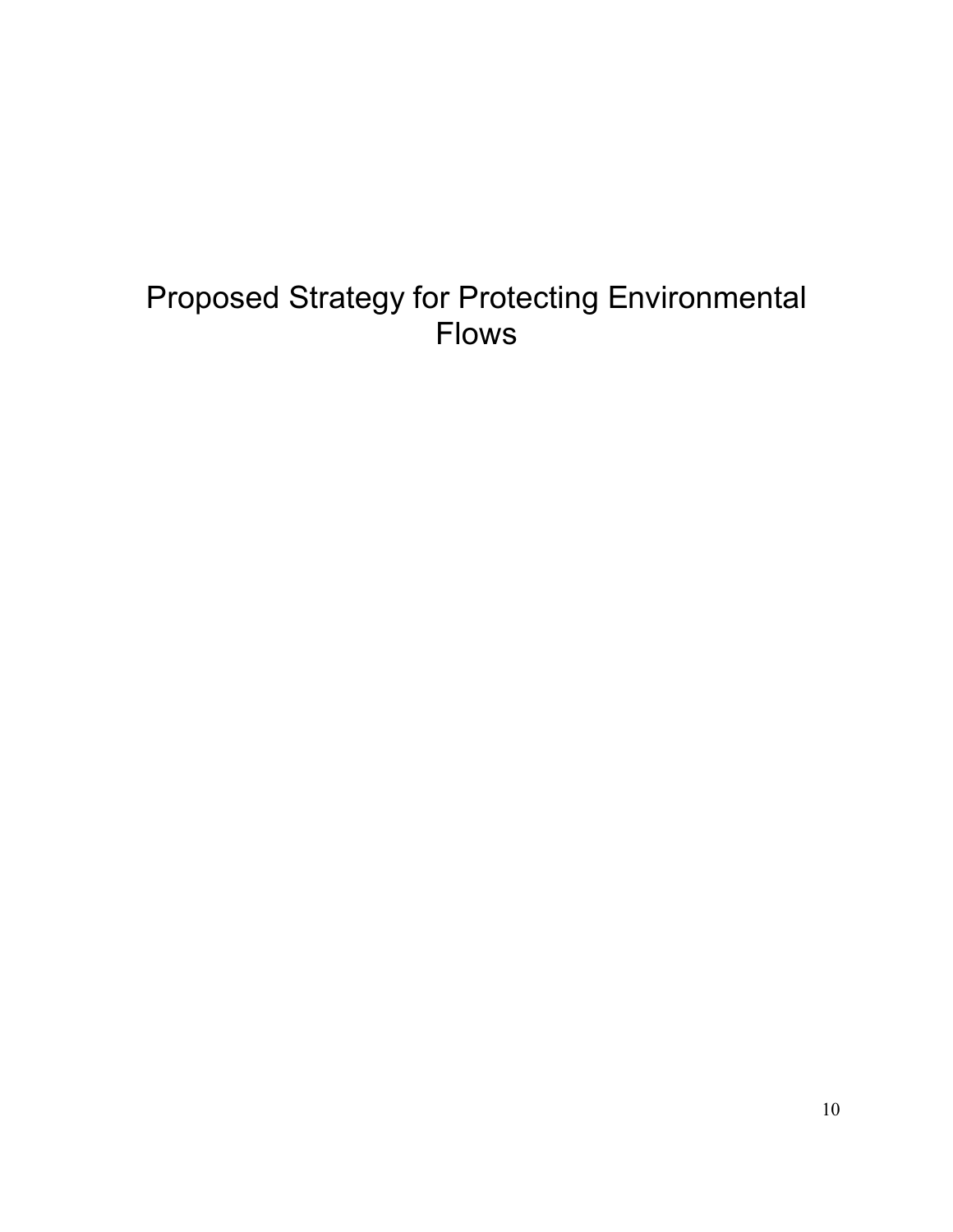#### **Proposed Strategy for Protecting Environmental Flows**

The Study Commission on Water for Environmental Flows (Flows Commission) submits to the 79th Legislature this report outlining a proposed strategy to address the protection of environmental flows. This strategy is based upon a consensus proposal that was developed by a stakeholder working group comprised of representatives of the water development and environmental communities, including members of the Flows Commission.

The Flows Commission notes that this proposed strategy provides a general policy framework, and emphasizes that this conceptual framework would require extensive and detailed development for statutory and/or regulatory implementation. Additionally, implementation of this proposal would require more effective water rights administration and enforcement systems than are currently available in most areas of the State.

Nothing in this proposed strategy would diminish the current jurisdiction or authority of the Texas Commission on Environmental Quality (TCEQ), the Texas Parks and Wildlife Department ( TPWD) ,or the Texas Water Development Board (TWDB). Nor would this proposal conflict with any current statutory provisions relating to bays and estuaries (B&E) studies or instream flow studies.

#### **RECOMMENDATIONS:**

A. Reauthorize the Study Commission on Water for Environmental Flows (Flows Commission) to continue its efforts to address environmental flow issues, including those listed below, as identified in the October 26, 2004 Science Advisory Committee Report on Water For Environmental Flows,

> "While the State of Texas has pioneered tools to address freshwater inflow needs for bays and estuaries, there are limitations to these tools in light of both scientific and public policy evolution. To fully address bay and estuary environmental flow issues, the foundation of work accomplished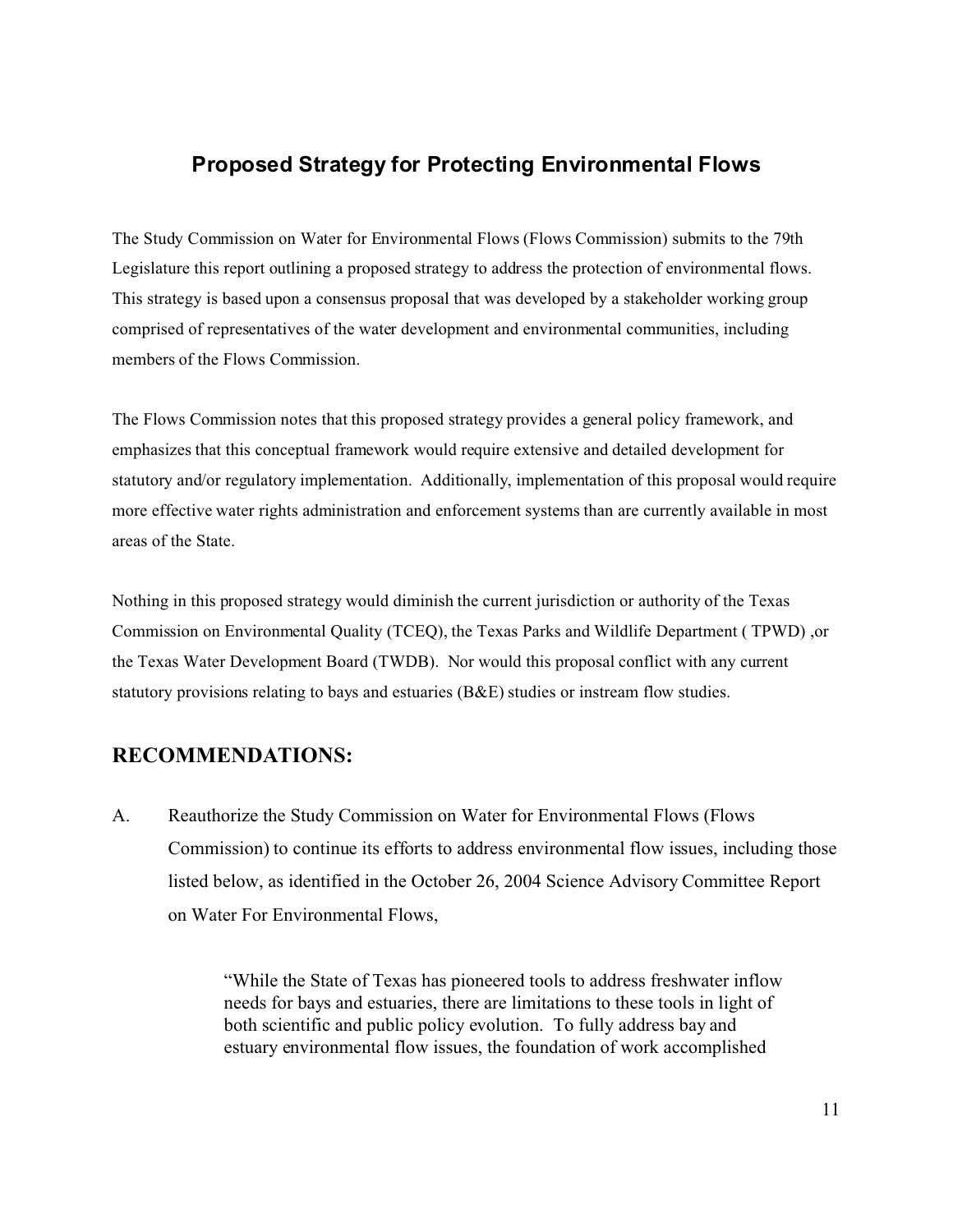by the state should be improved. While the Texas Instream Flow Studies program appears to encompass a comprehensive and scientific approach for establishing environmental flow needs for rivers and streams across the state, more extensive review and examination of the details of the program, which may not be fully developed until the program is underway, are needed to ensure an effective tool for evaluating riverine environmental flow conditions."

The Flows Commission will designate a statewide science advisory committee, the Texas Science Advisory Committee (TSAC), to advise and make recommendations to the Flows Commission, and to help provide overall direction, coordination and consistency relating to:

- environmental flow methodologies for B&E studies and instream flow studies;
- environmental flow programs at the TCEQ, TPWD, and TWDB; and

• the work of the Bay/Basin Expert Science Teams described in A(3) below. The TCEQ, TPWD and TWDB will provide written responses to recommendations received from the TSAC through the Flows Commission, with such responses describing the agencies' actions regarding each recommendation including justification for any recommendation not implemented.

- 1. The Flows Commission will appoint a Bay/Basin Area Stakeholders (BBAS) group for each bay/basin ecological area of the State as defined by the Flows Commission. Each BBAS will consist of appropriate environmental flow stakeholders, including but not limited to representatives from agriculture, recreational users, municipalities, soil and water conservation districts, industry, public interest groups, regional water planning groups, groundwater and surface water districts and authorities, and environmental interests.
- 2. A priority system is established herein (in Section  $B(1)$ ) to prioritize the initial determinations of environmental flow needs on a temporal and geographic basis.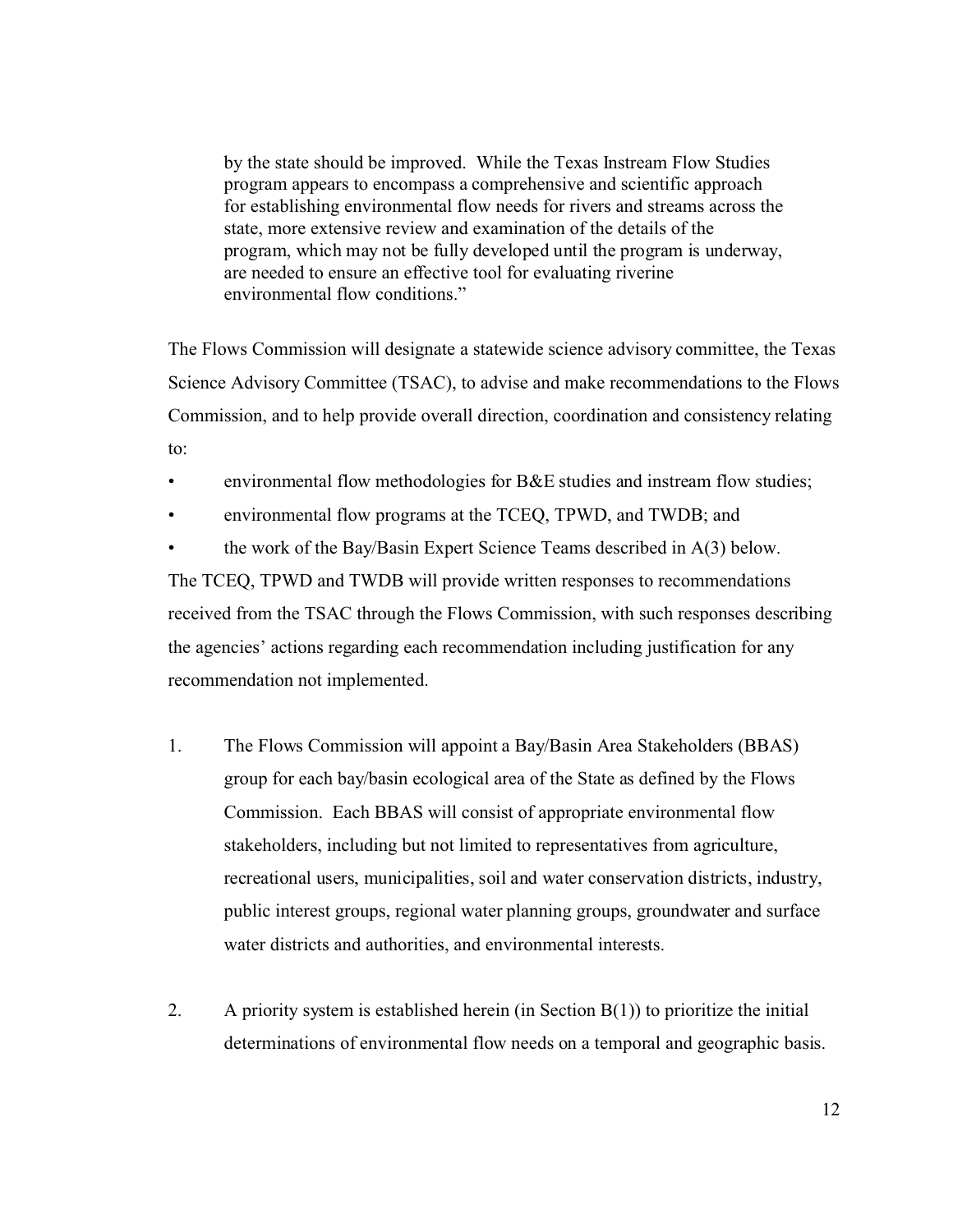- 3. Each BBAS will establish a unique Bay/Basin Expert Science Team (BBEST) for its bay/basin ecological area, to be comprised of qualified experts in the fields of hydrology/hydraulics, water resources, aquatic and terrestrial biology, geomorphology, geology, water quality, computer modeling, and other technical areas relevant to the evaluation of environmental flows. In addition, the Texas Science Advisory Committee (TSAC) will appoint one of its members to serve as a liaison member of each BBEST, to facilitate coordination and consistency in environmental flow activities throughout the State. The TCEQ, TWDB and TPWD will provide technical assistance to the BBESTs.
- 4. Each Bay/Basin Expert Science Team (BBEST) will develop environmental flow regime recommendations for its bay/basin ecological area through a collaborative process, considering all available science and based solely on the best available science. Each BBEST will submit the science-based recommendations to its associated BBAS and to the Flows Commission. Neither the BBAS nor the Flows Commission are empowered to change the BBEST's recommendations.

The Flows Commission, with input from the Texas Science Advisory Committee (TSAC), will review the BBEST's science-based environmental flow regime recommendations and will submit them, with comments if appropriate, to the TCEQ .

5. The Bay/Basin Area Stakeholders (BBAS) group will review the BBEST's science-based flow regime recommendations and will consider them in conjunction with other factors, including future needs and economics related to water supply planning in the bay/basin. The BBAS will develop its own recommendations regarding environmental flows and strategies to meet those flow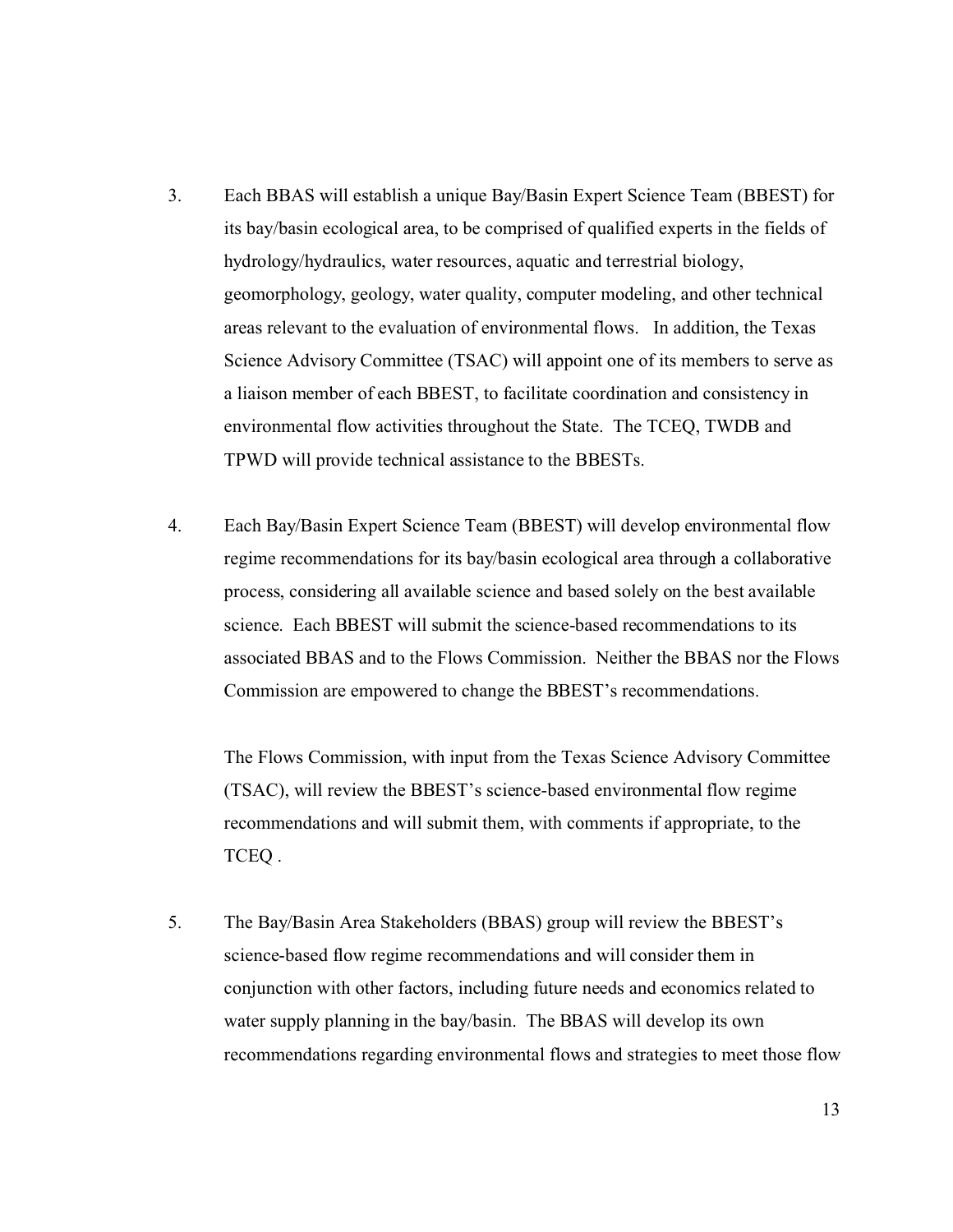needs, and will submit these recommendations to the TCEQ and to the Flows Commission.

- 6. After submitting its environmental flows and strategies recommendations to the TCEQ, the BBAS, with the assistance of the BBEST, will prepare, and submit for the Flows Commission's approval, a Work Plan outlining specific monitoring, studies, activities, and a schedule for the continuing validation and/or refinement of the bay/basin environmental flow recommendations. The schedule is to include a periodic review of the bay/basin environmental flow needs and strategies at least every 10 years.
- 7. Upon receiving the environmental flow recommendations from the Flows Commission and from the BBAS, the TCEQ will initiate a rule-making process to determine the environmental flow requirements for that bay/basin, based on the flow regime recommendations from the BBEST and the BBAS. The TCEQ will independently determine the environmental flow requirements for the bay/basin ecological area taking into account the specific bay/basin characteristics, economics, all available scientific information, including any developed science from the Flows Commission, and other appropriate input.

This determination will be manifest in a rule for each basin that, among other actions, will establish a "floor" or environmental flow set-aside below which water could not be appropriate. This environmental flow set-aside would consist of a flow regime of different flow requirements that could vary spatially and/or temporally. This environmental flow set-aside will be included in the appropriate Water Availability Model (WAM) and used by the TCEQ to evaluate the availability of water for permitting.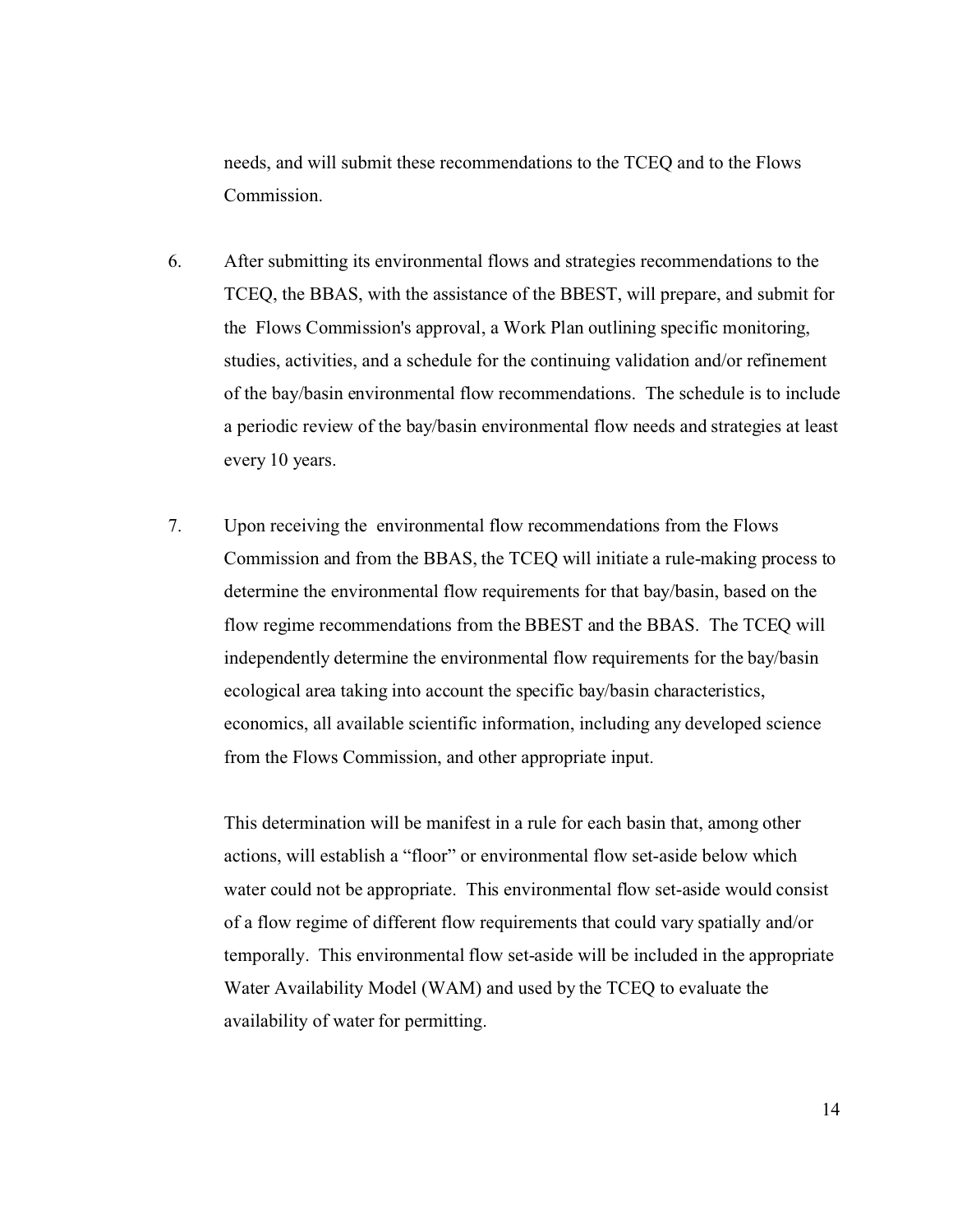As with existing water rights, the TCEQ will have primary enforcement authority with respect to all environmental flow set-asides. The TPWD will be granted the authority to act with respect to the set-asides in the same manner that water rights holders may protect their rights. The set-asides can only be altered by emergency conditions as established by law or through changes promulgated through the TCEQ rule-making process as part of the periodic review stipulated in A(6) for each bay/basin ecological area. Set-asides will be reviewed at least every ten years in order to consider improvements in science related to environmental flows and projected human needs.

- 8. The overall environmental flow process outlined herein will allow local issues to be considered and local solutions for environmental flow requirements to be developed.
- 9. Adequate funding, including core funding from the State and funding from other appropriate and available sources, will be necessary to implement this process effectively.
- B. The environmental flow process as outlined herein will be implemented for priority bay/basin ecological areas according to the following suggested schedule. This schedule was not developed in consultation with representatives from all of the affected bay/basins. Therefore, adjustments may be necessary. It is, however, imperative that appropriate deadlines be established by statute for the priority bay/basin ecological areas.
	- 1. The recommended schedule for priority bay/basins is:

First Round: Galveston, Sabine Second Round: Colorado, Guadalupe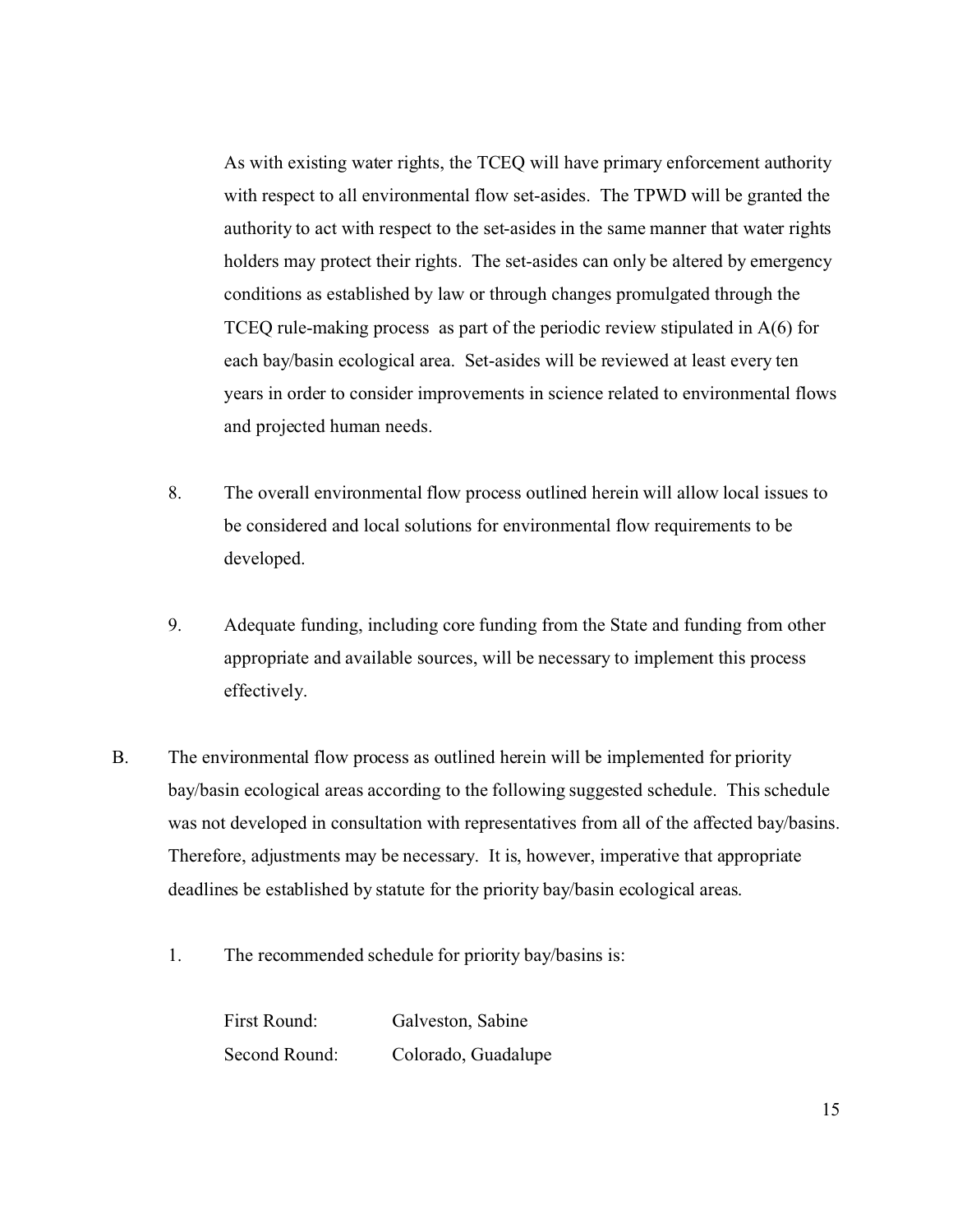Third Round: Nueces, Rio Grande, Brazos

- a. September 1, 2005: Bay Basin Area Stakeholders (BBAS) are appointed for First Round Bay/Basins.
- b. November 1, 2005: The Bay Basin Expert Science Teams (BBEST) are established for First Round Bays/Basins.
- c. October 31, 2006: BBEST recommendations finalized and submitted to BBAS, the Flows Commission, and TCEQ for First Round Bays/Basins.
- d. February 28, 2007: BBAS comments/recommendations finalized and submitted to TCEQ for First Round Bays/Basins.
- e. December 31, 2007: TCEQ adopts environmental flow "set-asides" for the First Round Bays/Basins.
- 2. Timelines will be established for remaining bay/basin ecological areas designed to result in environmental flow set-asides for those bay/basin ecological areas as soon as is reasonably possible. These timelines will be initially developed by the respective BBAS and BBEST for each bay/basin ecological area and then finalized through coordination with the TCEQ, TPWD and TPWD under the overall direction of the Flows Commission.

The proposed environmental flow process presented above assumes that the Flows Commission will remain in place, that environmental flow recommendations for a particular bay/basin ecological area will include a full flow regime for both instream flows and bay and estuary freshwater inflows, that an initial priority ranking of bay/basins